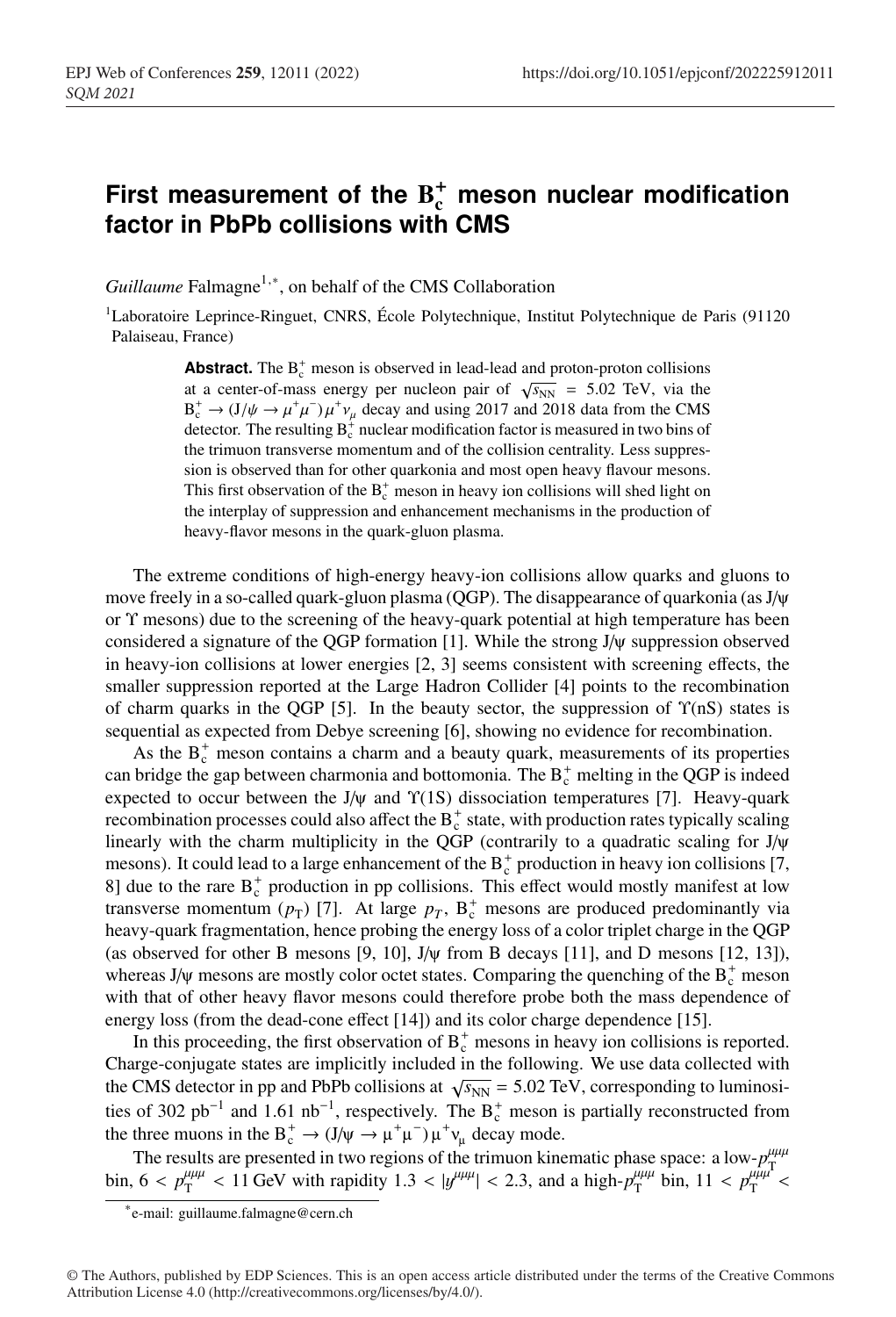35 GeV with  $|y^{\mu\mu\mu}| < 2.3$ . The PbPb results are shown for the 0–90% centrality range, and in the 0–20 and 20–90% ranges when integrated over the two studied kinematic regions.

A detailed description of the CMS detector can be found in Ref. [16]. Events of interest are selected using a two-tiered trigger system. The first level is composed of custom hardware processors. The high-level trigger runs a fast version of the event reconstruction software. This analysis uses events selected by double-muon triggers, with the same quality criteria for PbPb collisions as in Ref. [17].

Monte Carlo (MC) simulation is used for background studies and for estimating the acceptance and efficiency of the reconstruction and selection.  $B_c^+$  mesons are generated with BCVEGPY2.2 [18] and decayed with EVTGEN1.3. The underlying event as well as prompt and nonprompt J/ψ background samples are generated with PYTHIA8.212, tune CP5. PbPb generated events are embedded into simulated collisions generated with HYDJET1.8. All samples are passed to GEANT4 to simulate the detector response.

The  $B_c^+ \to (J/\psi \to \mu^+\mu^-)\mu^+\nu_\mu$  signal decay features three muons originating from the same displaced vertex, an opposite-sign muon pair consistent with the J/ψ mass, and a trimuon invariant mass  $m^{\mu\mu\mu}$  between  $m_{J/\psi} + m_{\mu} \approx 3.2$  GeV and  $m_{B_5^+} \approx 6.3$  GeV. Three background sources can mimic this topology. Events with a fake  $J/\psi$ , where no muon pair comes from a J/ψ decay, are estimated by interpolating the data distributions between the lower and higher dimuon mass sidebands. B decays to a true J/ψ meson and a muon (usually a misidentified hadron) are estimated with simulation, constrained by previous measurements [11]. Its normalization is left unconstrained. The rotated  $J/\psi$  sample describes combinations of a true J/ψ with a muon (usually an uncorrelated misidentified hadron) from another decay. It is estimated by rotating the data J/ψ candidates around the collision vertex before associating them with third muon candidates. In PbPb collisions, the distributions from various rotation angles are identical and averaged. In pp collisions, significant  $J/\psi - \mu$  correlations are considered by allowing the rotation angles to vary in the fit.

Offline selection criteria include the event-level and single-muon identification criteria defined in Refs. [17, 19], and loose single-muon kinematic acceptance criteria. One of the opposite-sign muon pairs must have an invariant mass in the J/ψ peak region, or in the sidebands. The sidebands and peak regions are taken to be of equal width. In case two oppositesign dimuons are in those mass regions, two corresponding trimuon candidates are kept, weighted by the probability of being a true  $J/\psi$ . Requirements are also set on five variables dealing with the quality and the displacement of the trimuon vertex, the impact of the unreconstructed neutrino on the decay topology, and the collimation of the three muons.

A Boosted Decision Tree (BDT) is then trained on the selected simulated signal and above-mentioned backgrounds, combining the discriminating power of the selection variables and of three more topological ones. For each analysis bin, three BDT intervals are set to contain fixed fractions of the expected signal. The trimuon mass templates of signal and of the three backgrounds are fitted to pp or PbPb data, simultaneously in the three BDT intervals, and in the two analysis bins ( $p_T^{\mu\mu\mu}$  or centrality).

The results of the fits integrated over the two kinematic bins are shown in Figures 1 and 2. The normalizations of the fake J/ψ sample, and the PbPb rotated J/ψ sample, are data-derived. Data yields and the signal-free high-mass region help determine the other normalisations.

The fitted signal yields are corrected for the acceptance and efficiency of the reconstruction and selection, calculated with the signal MC in each analysis bin. The simulated singlemuon efficiencies are corrected with a tag-and-probe method [11]. The acceptance and efficiency are evaluated iteratively by first fitting the  $p_T^{\mu\mu\mu}$  spectrum measured using the original MC. This allows to correct the  $p_{\rm T}^{\mu\mu\mu}$  spectrum of the MC before a second run of the analysis. A last  $p_T^{\mu\mu\mu}$  spectrum correction is then performed, notably improving the acceptance and efficiency estimation. The corrected yields are then divided by the (pp-equivalent) luminosities.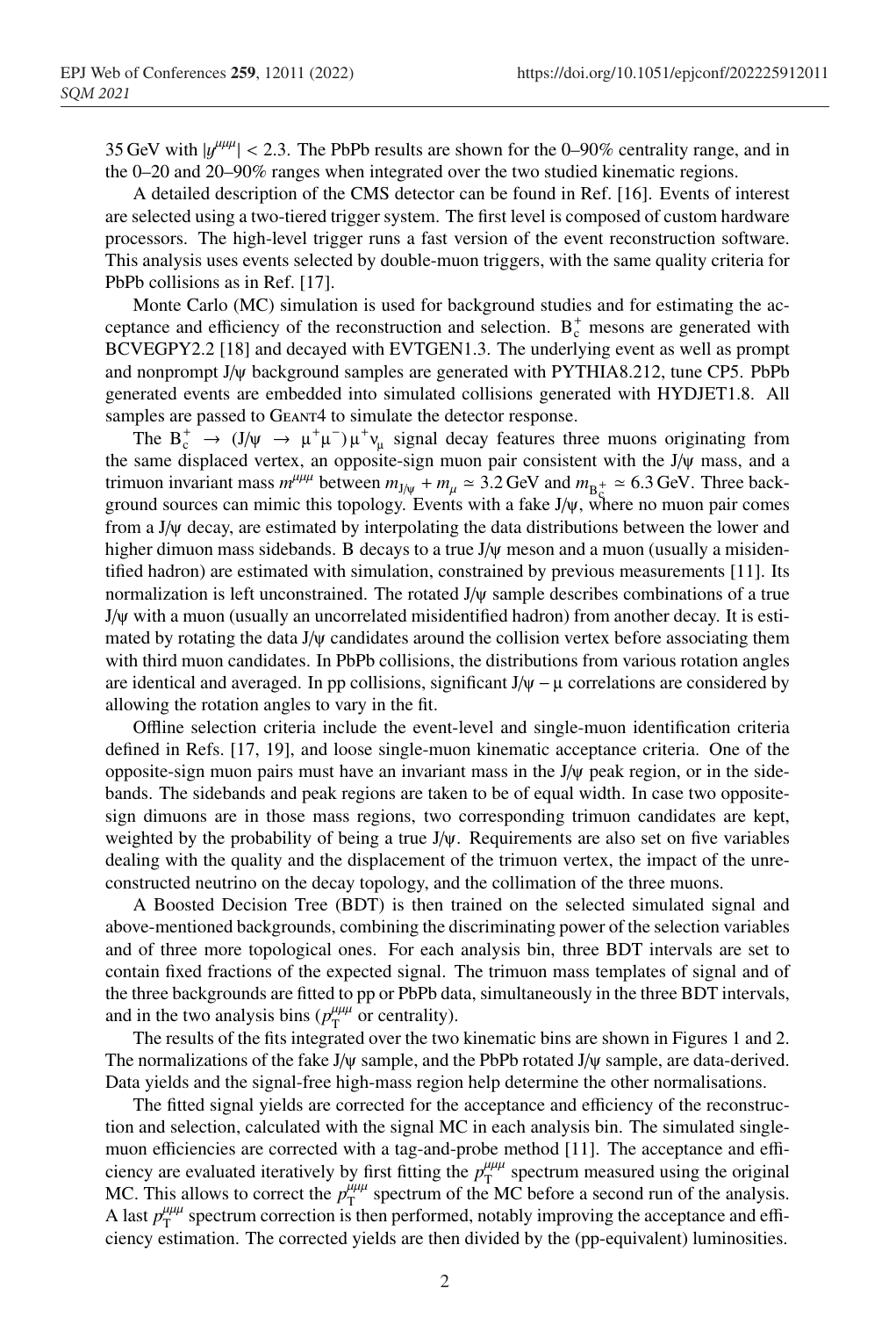

Figure 1. Template fit of the trimuon mass distributions in the three BDT bins, for the pp data sample integrated over the kinematic bins [20]. The pull between data and the fitted distributions is also shown.



Figure 2. Template fit of the trimuon mass distributions in the three BDT bins, for the PbPb data sample integrated over the kinematic bins [20]. The pull between data and the fitted distributions is also shown.

Uncertainties arise from these sources: statistical, background shapes and normalizations, fit method, muon efficiency,  $B_c^+$  kinematic properties, other  $B_c^+$  decays, and overall normalization. The fit uncertainties, dominant in the PbPb  $p_T^{\mu\mu\mu}$  bins, are both purely statistical and arising from background shapes and limited statistics; the latter are considered with nuisance parameters allowing variations of the background mass templates. The fit method is also varied, changing for example the  $m^{\mu\mu\mu}$  or BDT bin limits or decorrelating the BDT variable from  $m^{\mu\mu\mu}$ . The uncertainties from the tag-and-probe, the luminosities, and the contamination from other  $B_c^+$  decays as  $B_c^+ \to J/\psi \tau^+ \nu_\tau$ , are sub-dominant. Since the  $B_c^+$  kinematic spectra are not precisely known, acceptance and efficiency corrections are recalculated with toy  $p_T$  spectra obtained by fitting the measured  $p<sub>T</sub>$ -differential yields varied within the above-mentioned uncertainties. The resulting uncertainty is the RMS of the varied acceptance and efficiency corrections or of the associated corrected yields; it dominates in the PbPb centrality bins.

The significance of the  $B_c^+$  signal in PbPb collisions exceeds 5 standard deviations. Figure 3 shows the  $B_c^+$  nuclear modification factor  $R_{\text{PbPb}}$ , as a function of  $p_T^{\mu\mu\mu}$  (compared to open heavy flavour results from CMS) and of centrality. The latter is compared to unpublished predictions from the authors of Ref. [21] and based on similar transport model calculations on the  $B_c$  system, including correlated and uncorrelated recombination. The  $B_c^+$  suppression is significantly lesser than for other heavy mesons [4, 6, 9, 11–13], except the  $B_8^0$  meson [10], which may indicate that recombination is a significant  $B_c^+$  production mechanism. The  $R_{\text{PbPb}}$ in the low- $p_T^{\mu\mu\mu}$  region stands above unity by 1 standard deviation, and above the high- $p_T^{\mu\mu\mu}$ region by 1.6 standard deviations, consistent with a softening of the  $p<sub>T</sub>$  spectrum in the QGP. No centrality dependence is observed, contrarily to what the shown prediction suggests. The latter shows much more suppression than our result, possibly due to underestimating the recombination of  $B_c^+$  excited states.